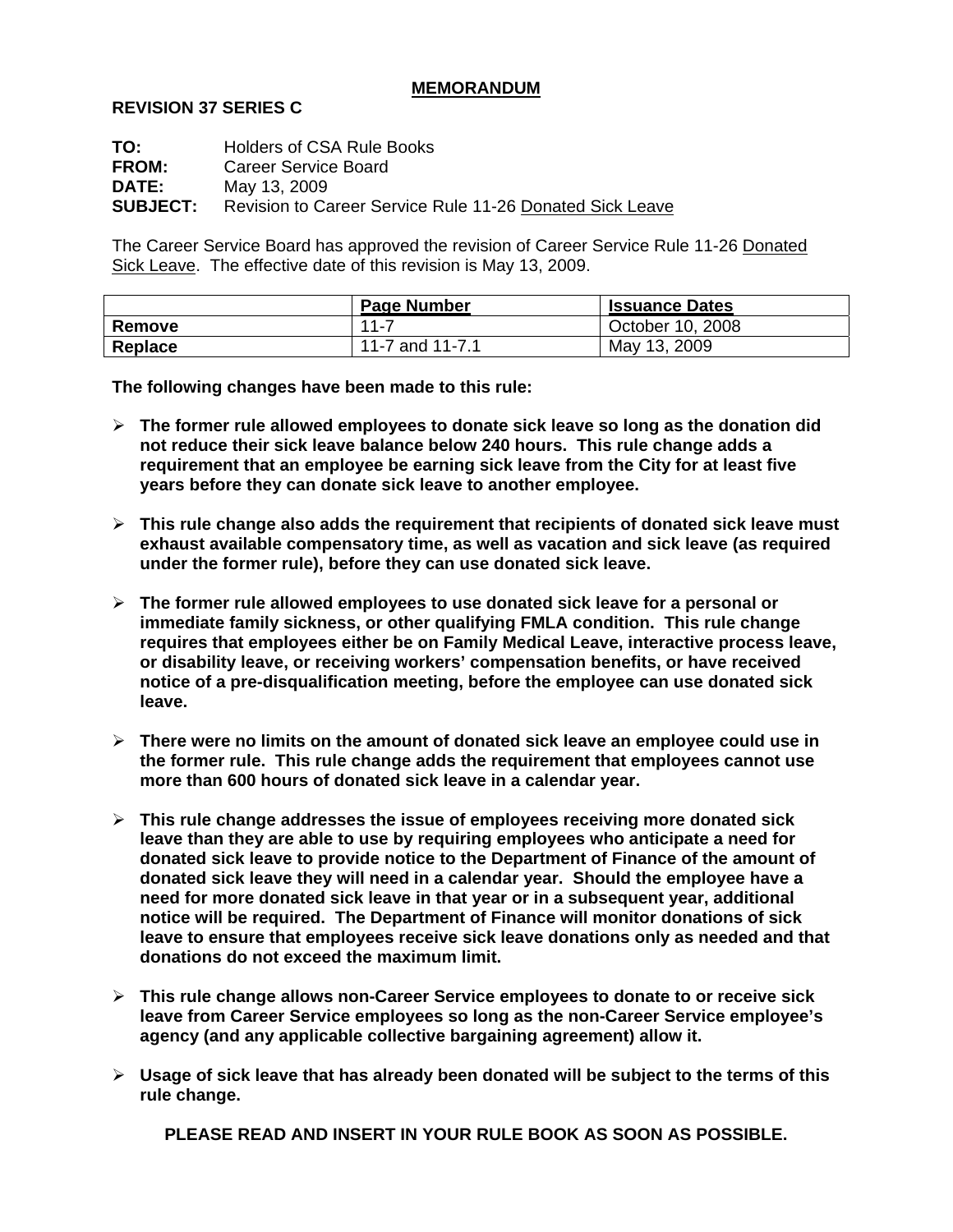11-26 Donated Sick Leave

(Effective May 13, 2009; Rules Revision Memo 37C)

- A. Donor requirements: A Career Service employee may donate sick leave to another Career Service employee provided that the employee donating sick leave:
	- 1. Has been earning sick leave from the City continuously for the last five years; and
	- 2. Retains a sick leave balance of at least two hundred forty (240) hours after the donation.
- B. Recipient requirements:
	- 1. Before an employee can receive donations of sick leave, the employee (or the employee's representative) must provide notice to the Department of Finance that the employee anticipates a need for donated sick leave. Such notice shall estimate how much donated sick leave the employee expects to use in the current calendar year. Should the employee need more donated leave beyond the original estimate, the employee shall provide notice of this to the Department of Finance before the employee can receive additional donations.
	- 2. In order to use donated sick leave, an employee must:
		- a. Have exhausted his or her accumulated compensatory time, sick leave and vacation leave; and
		- b. Be absent from work and;
			- i. Receiving disability leave, or temporary disability benefits under the provisions of the Workers' Compensation Act. In either of these situations, the employee may only use donated sick leave to make up the difference between the employee's base salary, and the total of other paid leave received and the temporary disability benefits the employee is receiving.
			- ii. Receiving FMLA leave;
			- iii. Receiving interactive process leave; or
			- IV. Have received written notice of a pre-disqualification meeting. The employee may use donated sick leave until disqualification occurs or until the end of the period in which a decision on disqualification must be issued. whichever occurs first.